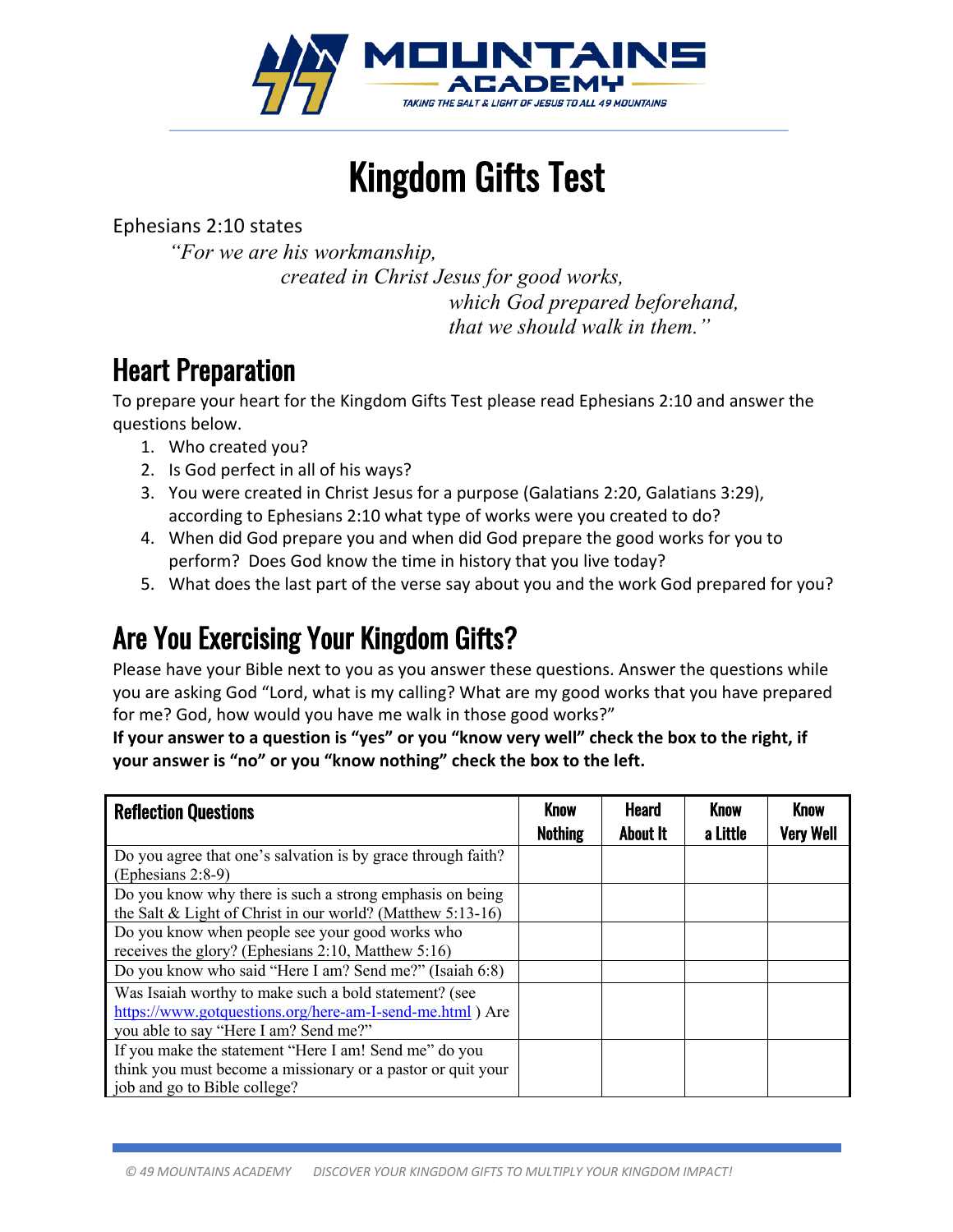

| <b>Reflection Questions</b>                                                                                        | <b>Know</b>    | <b>Heard</b>    | <b>Know</b> | <b>Know</b>      |
|--------------------------------------------------------------------------------------------------------------------|----------------|-----------------|-------------|------------------|
|                                                                                                                    | <b>Nothing</b> | <b>About It</b> | a Little    | <b>Very Well</b> |
| In the parable of the talents told by Jesus in Matthew 25:14-                                                      |                |                 |             |                  |
| 30 do you know why the master reacted the way he did                                                               |                |                 |             |                  |
| when he heard from the man given one talent?                                                                       |                |                 |             |                  |
| A talent was a unit of money, yet it was to illustrate the                                                         |                |                 |             |                  |
| spiritual gifts given to each of us (each different in degree)                                                     |                |                 |             |                  |
| yet everyone has a gift. Do you know your spiritual gift?                                                          |                |                 |             |                  |
| (Romans 12, Ephesians 4, and 1 Corinthians 12)                                                                     |                |                 |             |                  |
| Do you understand the relationship of Genesis 3:15, and the                                                        |                |                 |             |                  |
| three promises made to Abraham in Genesis 12:1-3,                                                                  |                |                 |             |                  |
| Galatians 3:29, Matthew 28:18-20, and Revelation 5:9?                                                              |                |                 |             |                  |
| Do you know who will help fulfill Revelation 5:9?                                                                  |                |                 |             |                  |
| Do you know what is referred to as "Christ's Great                                                                 |                |                 |             |                  |
| Commission" or simply "The Great Commission?"                                                                      |                |                 |             |                  |
| Do you know about "The Book of Life?"                                                                              |                |                 |             |                  |
| Do you know about "The Judgement Seat of Christ?"                                                                  |                |                 |             |                  |
| 1 Corinthians 9:4-27; 2 Timothy 2:5)                                                                               |                |                 |             |                  |
| Do you know the difference between the "The Book of                                                                |                |                 |             |                  |
| Life" and "The Judgement Seat of Christ?" (for further                                                             |                |                 |             |                  |
| study see https://www.gotquestions.org/judgment-seat-                                                              |                |                 |             |                  |
| Christ.html)                                                                                                       |                |                 |             |                  |
| Have you heard of the 7 Spheres of Influence?                                                                      |                |                 |             |                  |
| Have you heard of the 7 Regions of the World?                                                                      |                |                 |             |                  |
| Could you share with someone how to take the Salt & Light                                                          |                |                 |             |                  |
| of Jesus into the church Sphere of Influence?                                                                      |                |                 |             |                  |
| Could you share with someone how to take the Salt & Light                                                          |                |                 |             |                  |
| of Jesus into the Family Sphere of Influence?                                                                      |                |                 |             |                  |
| Could you share with someone how to take the Salt & Light                                                          |                |                 |             |                  |
| of Jesus into the Education Sphere of Influence?                                                                   |                |                 |             |                  |
| Could you share with someone how to take the Salt & Light                                                          |                |                 |             |                  |
| of Jesus into the Media Sphere of Influence?                                                                       |                |                 |             |                  |
| Could you share with someone how to take the Salt & Light                                                          |                |                 |             |                  |
| of Jesus into the Public Service Sphere of Influence?                                                              |                |                 |             |                  |
| Could you share with someone how to take the Salt & Light                                                          |                |                 |             |                  |
| of Jesus into the Business Sphere of Influence?                                                                    |                |                 |             |                  |
| Could you share with someone how to take the Salt & Light                                                          |                |                 |             |                  |
| of Jesus into the Arts & Athletics Sphere of Influence?                                                            |                |                 |             |                  |
| Are you willing to be equipped to use your talents, to                                                             |                |                 |             |                  |
| exercise your spiritual gifts, and to learn more about the                                                         |                |                 |             |                  |
| Sphere of Influence God has placed you – to take the Salt $\&$                                                     |                |                 |             |                  |
| Light of Christ into that Sphere of Influence?                                                                     |                |                 |             |                  |
| Would you like to see if you qualify to attend a free four-                                                        |                |                 |             |                  |
| week "Kingdom Gifts Challenge" with other likeminded<br>Christians seeking to take the Salt & Light of Christ into |                |                 |             |                  |
| their Sphere of Influence? If yes, please email                                                                    |                |                 |             |                  |
| $dj@49$ mountains.academy                                                                                          |                |                 |             |                  |
|                                                                                                                    |                |                 |             |                  |